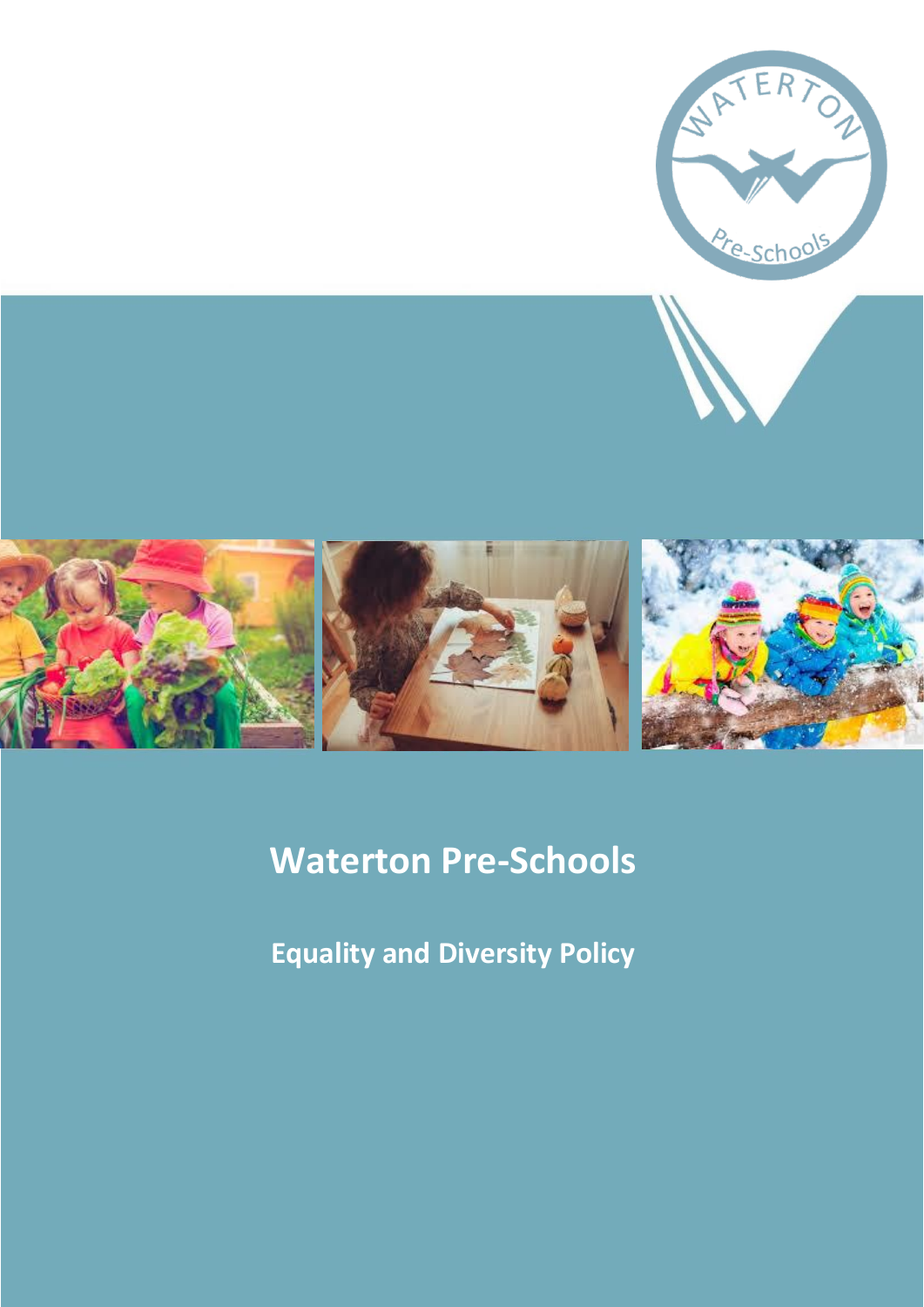## **WARTERTON PRE-SCHOOLS**

## **Equality and Diversity Policy**

#### **Statement of Principles**

Waterton Pre-schools are committed to:

- valuing all people as unique individuals
- treating all people with equal concern
- giving all people the opportunity to reach their full potential and make a positive contribution to society.
- making sure no one is disadvantaged because of their personal attributes, family background, individual circumstances or beliefs.

This would apply whatever peoples age, gender, sexuality, family status, means, class, ability, medical status, ethnic or national origin, skin colour, culture, religion, belief, home language, asylum or refugee status etc.

We will promote the above principles and try to ensure that our settings are always a welcoming place for people from all communities. One member of staff will be responsible for co-ordinating the implementation of the equality and diversity policy. Their name will be displayed on the notice board.

# **Our Aims**

- To provide a safe and secure environment in which all our children, families, staff and volunteers can flourish and where everyone is valued as an individual and takes pride in their own identity.
- To provide an enjoyable, stimulating and challenging programme of learning and development for each child attending our setting.
- To provide an enjoyable, stimulating and home-like care experience for those attending our extended care provision.
- To welcome and include all families and value any contribution they can make to our settings.
- To provide equality of opportunity for all those who wish to work in, volunteer or help in our settings.
- To improve our knowledge and understanding of anti-discriminatory practice, promoting equality and valuing diversity so that we can take positive action to remove or counter discrimination in all aspects of our work.
- To make the inclusion of all children and families a thread that runs through all aspects of our work.

# **Our Practice**

# Admissions

- Waterton pre-Schools are open to every family in the community. Our admissions policy is based on a fair system which is set out clearly in the policy. (See *Admissions Policy*).
- We advertise our service widely in the local area.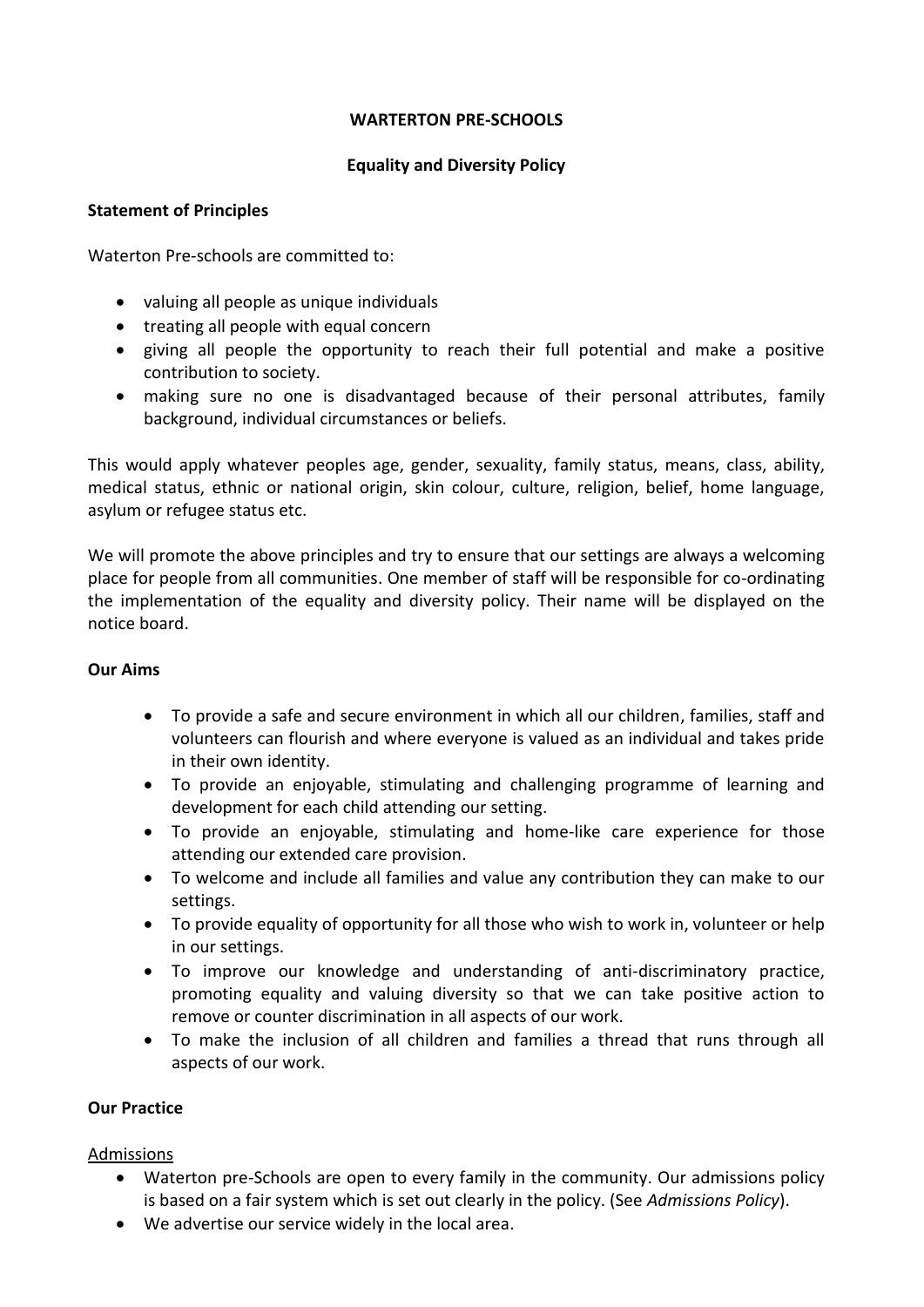- We reflect the diversity of members of our society in our publicity and promotional materials.
- We provide information in clear concise language whether in spoken or written form.
- We ensure all parents are made aware of our Equality and Diversity policy.
- We do not discriminate against a child or their family, or prevent entry to our setting on the basis of disability, race, gender reassignment, religion or belief, sex, sexual orientation, age, pregnancy and maternity, marriage/civil partnership or social background, such as being a member of a travelling community or an asylum seeker.
- We do not discriminate against a child with a disability or refuse entry to our setting because of any disability.
- We ensure, wherever possible that we have a balanced intake of boys and girls in each setting.
- We develop individual plans to ensure that people with additional needs can participate successfully in the services offered by the settings and in the curriculum offered.

#### Behaviour

- We act against any discriminatory remarks or behaviour by staff, parents or children. The response will aim to be sensitive to the feelings of the victim and to help those responsible to understand and overcome their prejudices.
- We will confront any negative attitudes or behaviour towards individuals or minority groups through sensible discussion.

#### Employment

- Employment procedures will be kept under review in order to ensure that individuals are appointed and promoted solely on the basis of skills, knowledge and abilities which are appropriate to the job.
- Posts are advertised externally and all applicants are judged against explicit and fair criteria. The applicant who best meets the criteria is offered the post, subject to references and checks by the Disclosure and Barring Service.
- All job descriptions include a commitment to equality and diversity as part of their specification.
- The application process is monitored to ensure it is fair and accessible.
- Every employee is entitled to a working environment which promotes dignity and respect for all.

#### **Training**

- We feel that it is important for staff and volunteers to take up training opportunities to enable them to develop anti-discriminatory practices. Opportunities may also be given to parents and carers to access this training.
- We review our practices to ensure that we are fully implementing our policy for Valuing Diversity and Promoting Equality.

#### Curriculum

We encourage children to:

- learn through play in a way which is appropriate to their individual stage of development
- develop positive attitudes about themselves
- recognise differences between individuals and develop positive attitudes to people who are different from themselves
- empathise with others and to begin to develop the skills of critical thinking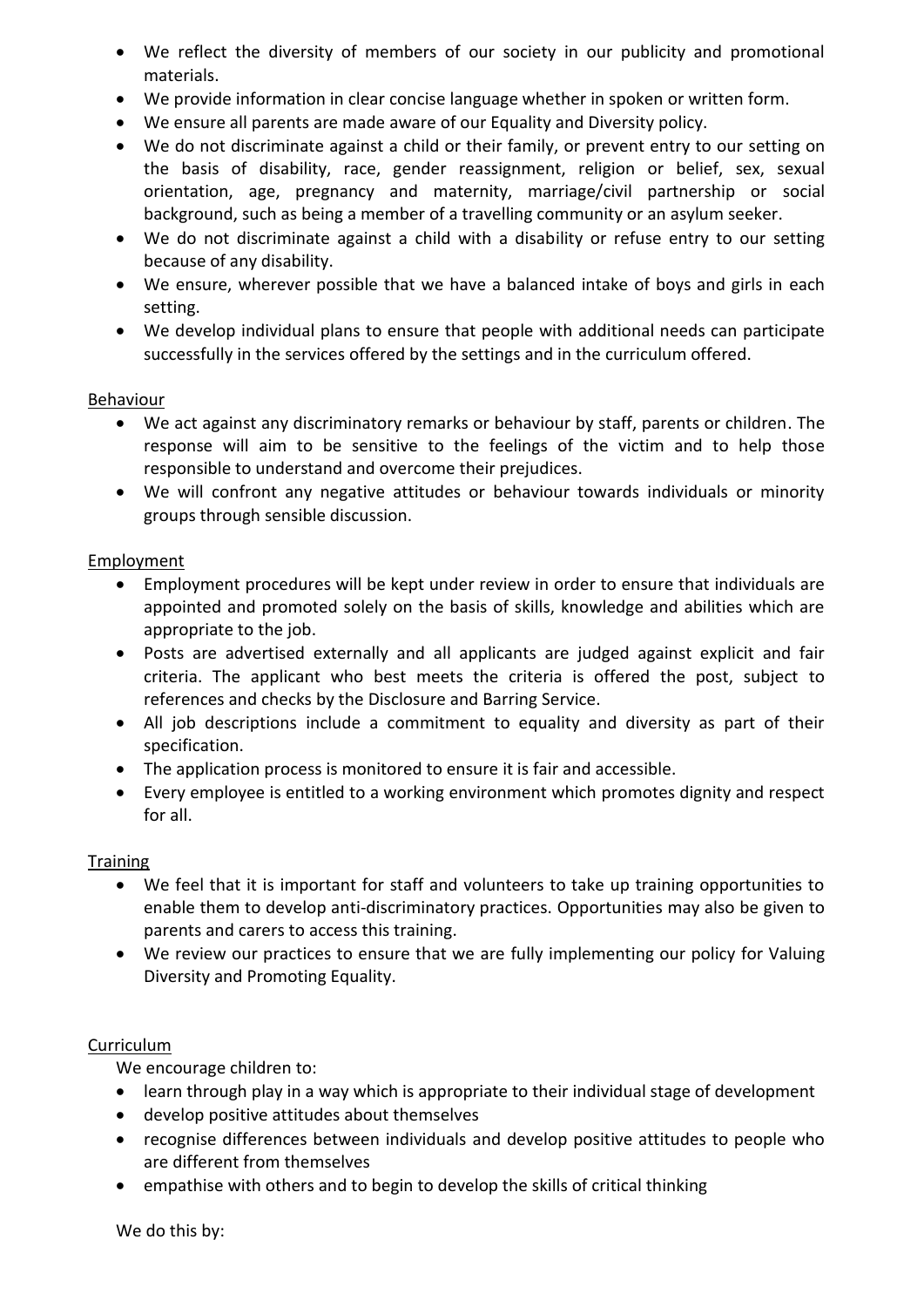- creating an environment of trust and respect where children can express their feelings and feel good about themselves
- creating an environment of mutual respect and tolerance
- undertaking an access audit to establish if the setting is accessible to all children
- celebrating and valuing the diversity in families, including those not represented in our setting
- ensuring that all our children have equal access to learning eg boys and girls are all enabled to use dressing up, dolls, trains, climbing frame etc
- recognising that different children have different learning styles and that we need a range of activities to suit different individuals eg acting out stories with props as well as telling them, having tactile letter shapes as well as ones to look at
- choosing resources which reflect the widest possible range of communities in a positive way
- avoiding stereotypes or derogatory images in our range of books, pictures etc
- recognising and celebrating a wide range of festivals
- ensuring that the curriculum offered includes children with additional needs or disabilities
- ensuring that children learning English as an additional language have full access to the curriculum and are supported in their learning
- ensuring that children speaking languages other than English are supported in the maintenance and development of their home language

## Valuing Diversity in Families

- We welcome all families whatever their lifestyle and will work with all families.
- We encourage children to talk about people and events in their every day life.
- We encourage parents and carers to take part in the life of the setting and to contribute as much as they wish or are able to do.
- For families who speak languages in addition to English we will develop means to ensure their full inclusion.
- We offer a flexible payment system for families of differing means and offer information regarding sources of financial support.
- We take positive action to encourage disadvantaged and under-represented groups to use our setting

#### Special Needs

- Children with Special Educational Needs will have those needs assessed and catered for according to our *SEN and Inclusion policy*.
- Staff will be alert to early signs of needs that may be temporary or may lead to later difficulties and will work with parents and carers according to our *SEN and Inclusion policy*.
- Every effort will be made so that children, their family members or staff who have disabilities and/or special or additional needs will be able to participate successfully in the activities of our setting.
- We will ensure that our premises are accessible for people who have disabilities.

#### Food

- We work in partnership with parents to ensure that the medical, cultural and dietary needs of children are met.
- We help children learn about a range of food and of cultural approaches to mealtimes and eating and to respect the differences among them.

#### Meetings and events